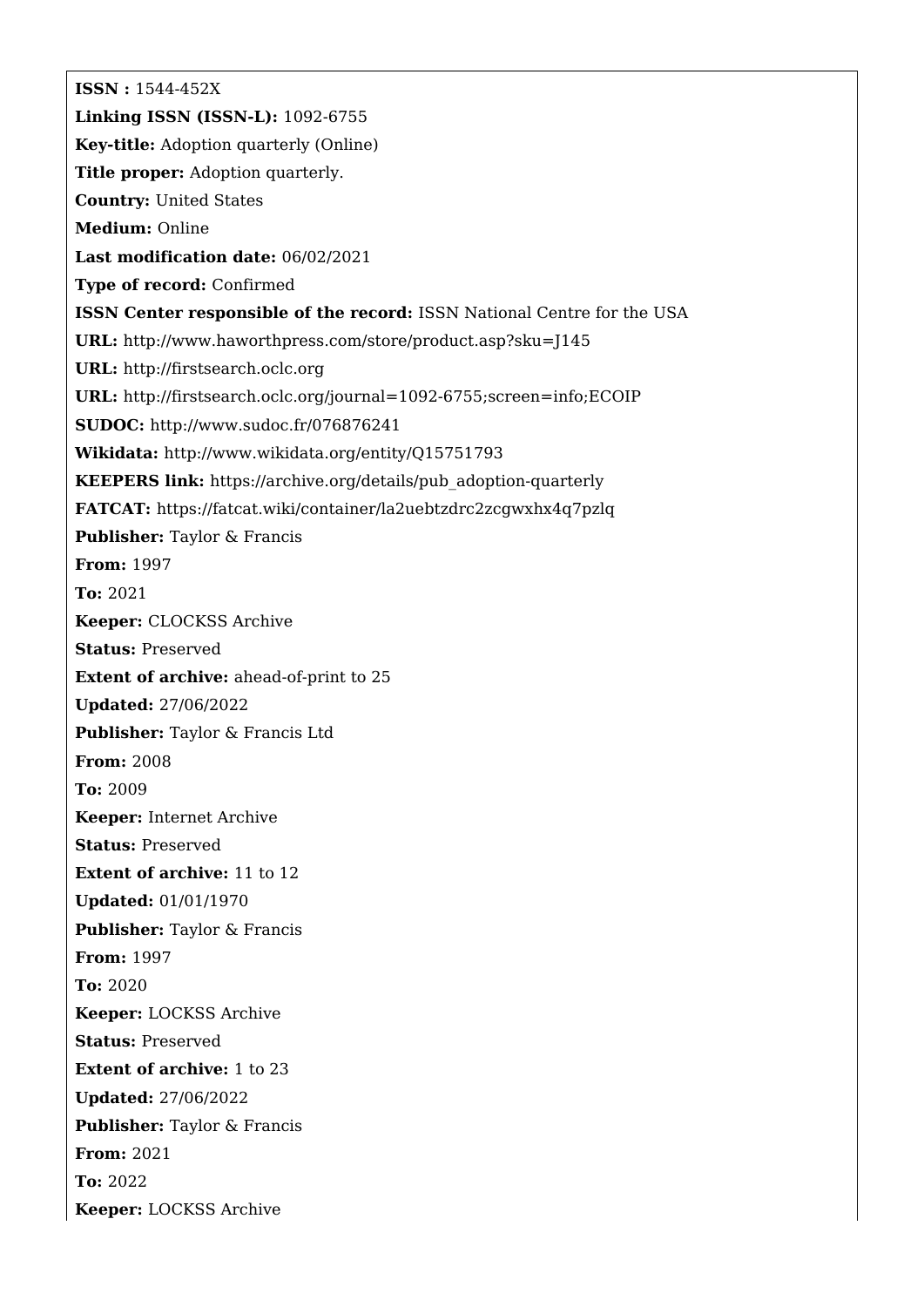**Status:** In Progress **Extent of archive:** 24, 25 **Updated:** 27/06/2022 **Publisher:** Taylor & Francis **From:** 2017 **To:** 2021 **Keeper:** Library of Congress **Status:** Preserved **Extent of archive:** 20 (1 to 4); 21 (1 to 4); 22 (2 to 4); 23 (1 to 4); 24 (1 to 4) **Updated:** 08/04/2022 **Publisher:** Taylor & Francis **From:** 2020 **To:** 2020 **Keeper:** National Digital Preservation Program, China **Status:** Preserved **Extent of archive:** Preserved : 23 (4) **Updated:** 15/04/2022 **Publisher:** Haworth Press **From:** 1997 **To:** 2008 **Keeper:** National Library of the Netherlands **Status:** Preserved **Extent of archive:** Preserved : 1 (2 to 4); 2 (1 to 4); 3 (1 to 4); 4 (1 to 4); 5 (1 to 4); 6 (1 to 4); 7 (1 to 4); 8 (1 to 4); 9 (1, 2-3, 4); 10 (1, 2, 3-4); 11 (1 to 4) **Updated:** 19/06/2022 **Publisher:** Taylor & Francis Group **From:** 1997 **To:** 2022 **Keeper:** Portico **Status:** Preserved **Extent of archive:** Preserved : 1 (1 to 4): 2 (1 to 4): 3 (1 to 4): 4 (1 to 4): 5 (1 to 4): 6 (1 to 4): 7 (1 to 4); 8 (1 to 4); 9 (1, 2-3, 4); 10 (1, 2, 3-4); 11 (1 to 4); 12 (1, 2, 3-4); 13 (1, 2, 3-4); 14 (1 to 4); 15 (1 to 4); 16 (1, 2, 3-4); 17 (1 to 4); 18 (1 to 4); 19 (1 to 4); 20 (1 to 4); 21 (1 to 4); 22 (1 to 4); 23 (1 to 4); 24 (1 to 4); 25 (1, 2) **Updated:** 04/06/2022 **Publisher:** Haworth Press (through 2007) **From:** 2006 **To:** 2007 **Keeper:** Portico **Status:** Preserved **Extent of archive:** Preserved : 8 (4); 9 (1, 2-3, 4); 10 (1) **Updated:** 04/06/2022